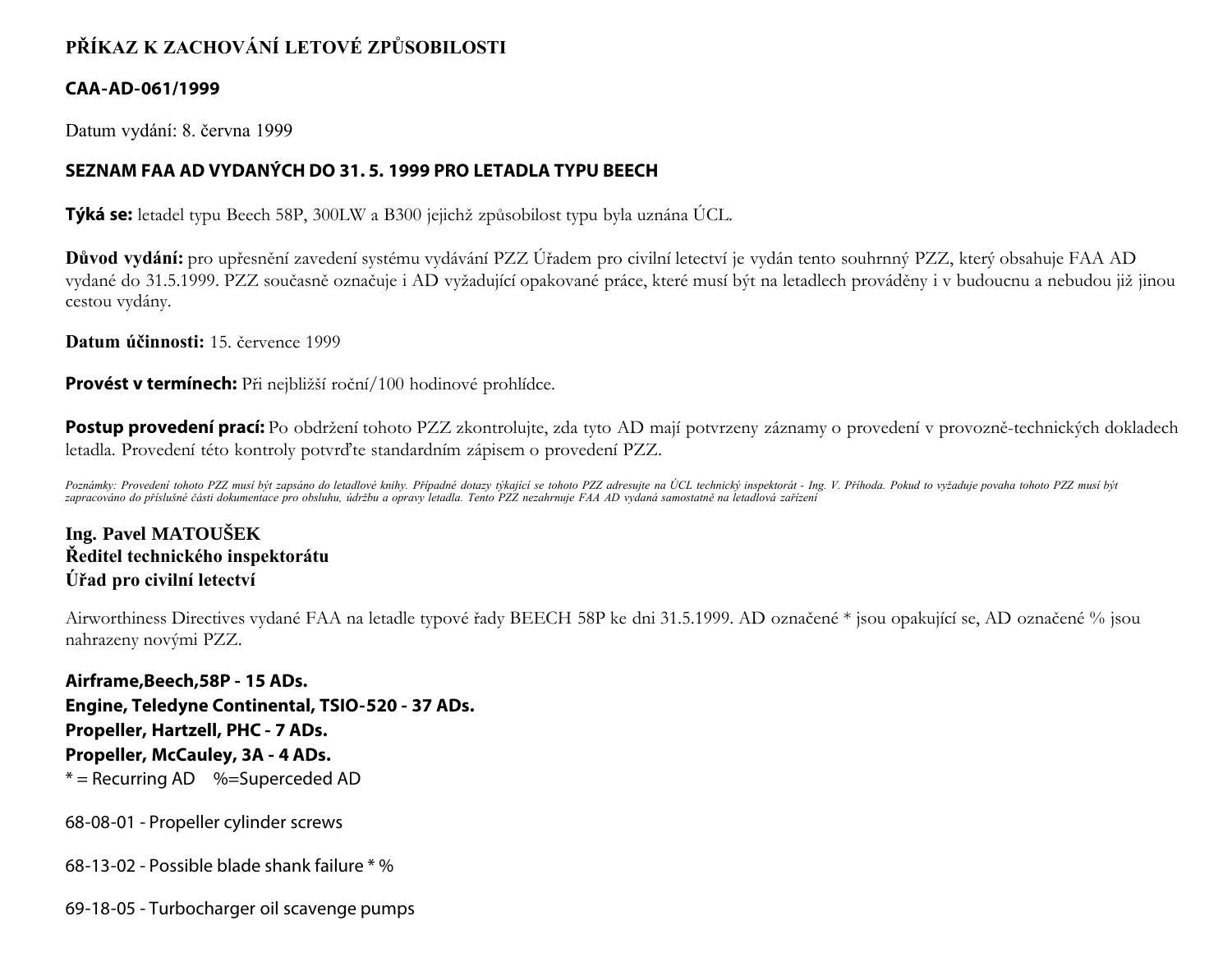70-13-03 - Balance tube assembly

- 71-09-03 Fuel leakage \*
- 72-24-03 Oil filter adaptor \*
- 75-09-13 Turbocharger oil inlet adapters \*
- 76-13-09 Exhaust flange and elbow \*
- 76-17-02 Cabin window \*
- 77-05-04 Crankshaft failure \*
- 77-08-04 Engine mount fittings
- 77-12-06 Prop blade \*
- 77-13-08 Right and left truss assembly \*
- 77-13-17 Blade actuating pin failures
- 77-13-22 Crankcase cracks \*
- 78-06-01 Flexible intake elbow \*
- 79-01-01 Screws in control systém
- 79-05-09 Oil pressure relief valve
- 80-01-04 Cylinder holddown flanges
- 80-22-05 Crankshaft front oil seal
- 81-24-06 Fuel pump \*
- 82-09-01 Fuel pressure regulator leaks
- 83-13-06 Counterweight bolts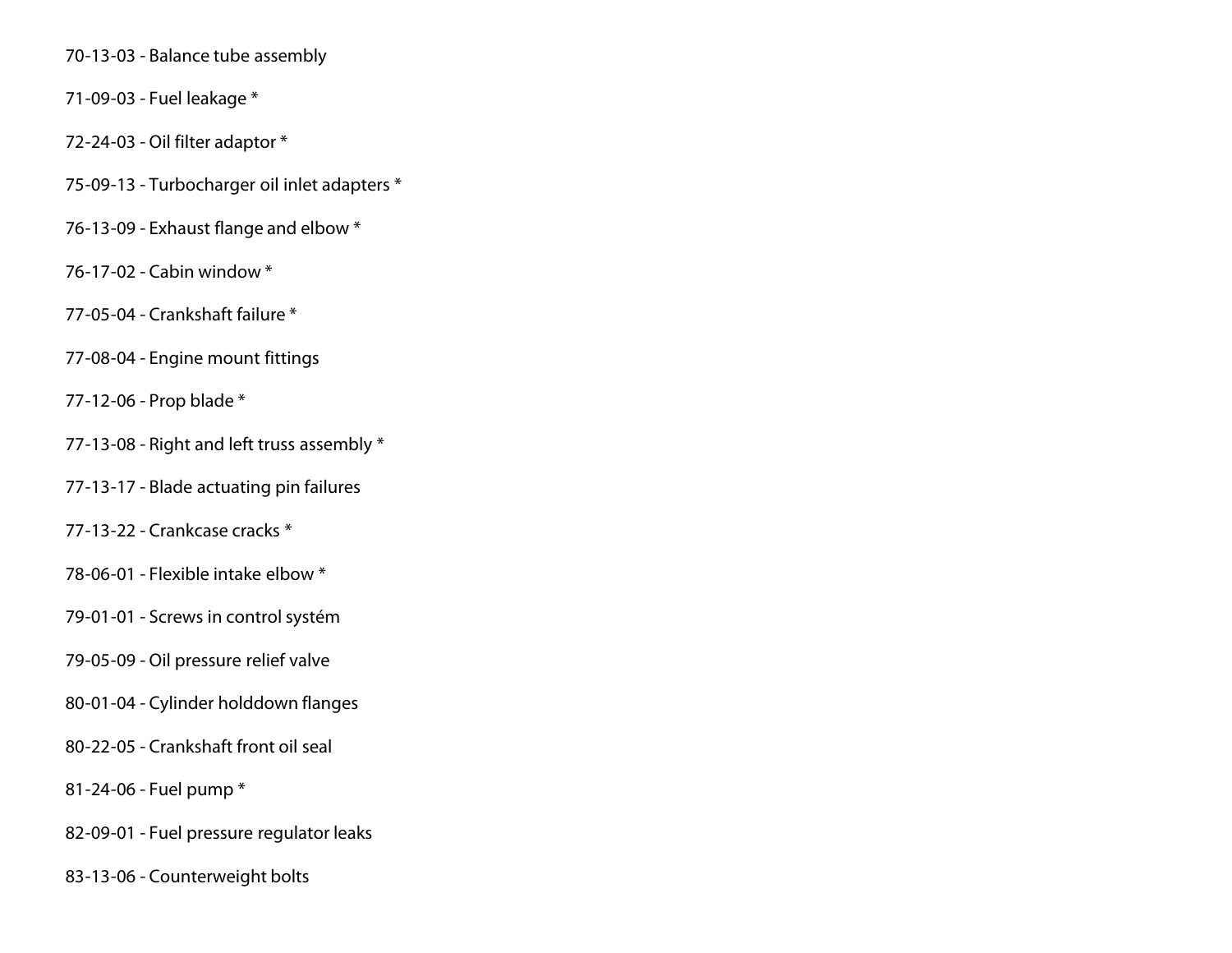84-19-04 - Engine driven fuel pump

- 84-25-05 Turbochg oil scavenge reservoir \*
- 85-11-04 AFM placard seats
- 85-14-10 R2 Blade clamp assemblies \*
- 86-08-07 Engine driven fuel pump
- 86-13-04 R3 Cylinder assemblies \*
- 87-14-02 Starter adaptor shaftgear
- 87-18-06 R1 Seat recline actuator handle
- 88-03-06 Oil filter
- 88-17-03 Starter adapter shaftgeafailure
- 88-21-02 Seat tracks
- 89-14-01 Crankshaft end play check \*
- 87-23-08 Crankshaft fatigue cracks \* %
- 87-26-08 Crankshaft and piston pins
- 89-22-05 Propeller hub failure \* %
- 89-24-01 R1 Scavenge oil pump gears
- 89-24-03 Turbocharger inlet assembly \*
- 91-17-01 Elevator trim tab actuators
- 91-18-19 Shoulder harnesses
- 91-19-03 Champion oil filter
- 92-23-04 Engine control angle clips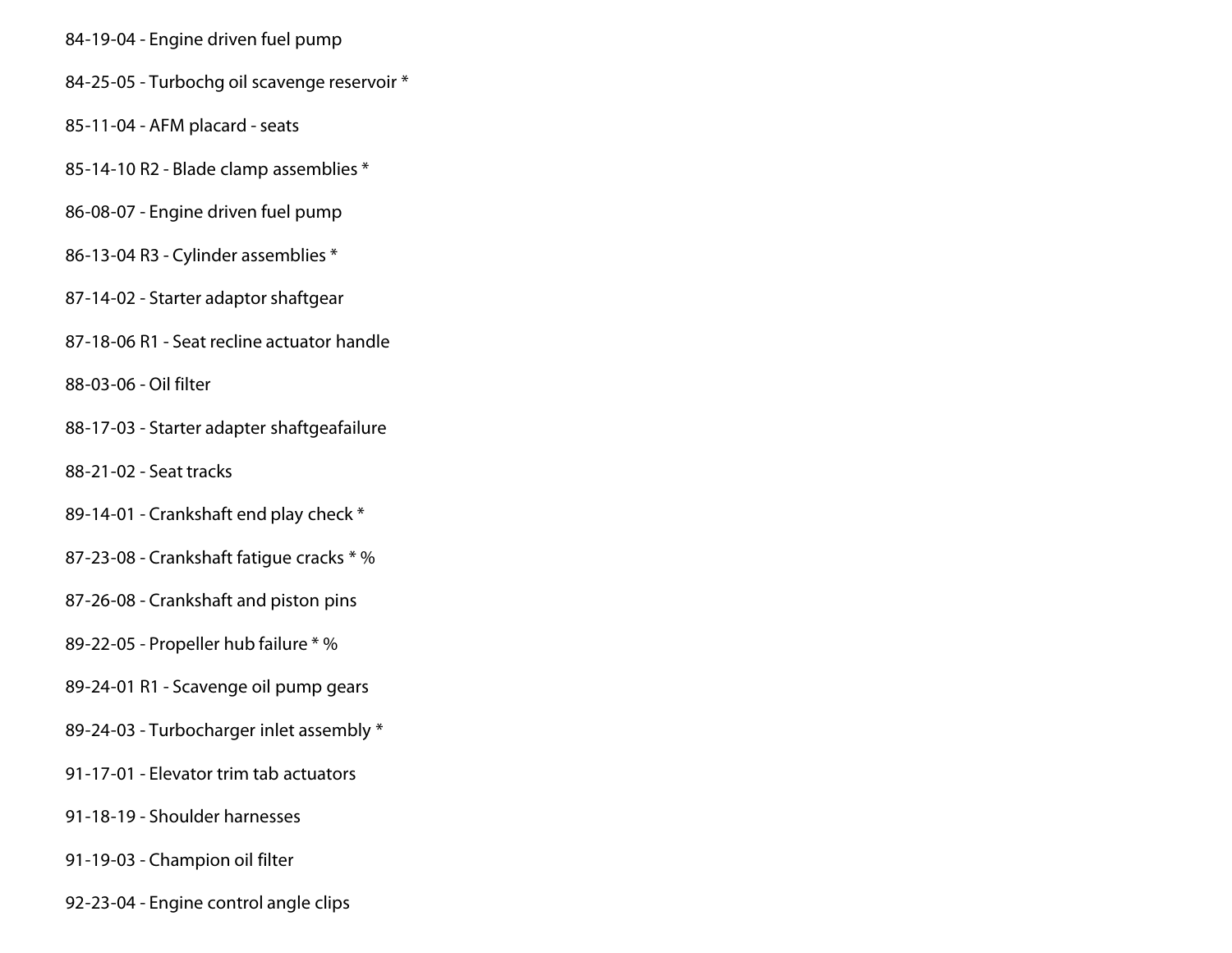93-08-17 - Incorrect oil pick-up tube

- 93-10-02 Cylinder valve retainer
- 93-16-14 Prop hub cracks \* %
- 93-16-15 Fuel pumps
- 94-14-12 Low octane detonation %
- 94-17-13 Prop hub failure \*
- 95-21-15 Engine teardown and analytical inspect.
- 95-24-05 R1 Cracks in propeller hubs \*
- 96-12-22 Oil filter adapter \*
- 97-09-09 Cracks and missing rivets
- 97-14-15 Door handle's lock release button
- 97-18-02 Blades, hubs, & blade clamps \*
- 97-25-01 Outflow/safety valve
- 97-26-17 Crankshaft fatigue cracks \*
- 98-01-08 PRIORITY LETTER Exhaust roller rocker arms
- 98-04-24 Severe Icing Conditions
- 98-17-11 Crankshafts
- 99-05-13 Lack of fuel flow to the engine
- 99-09-17 PRIORITY LETTER Crankshaft

Airworthiness Directives vydané FAA na letadle typové řady BEECH 300LW ke dni 31. 5. 1999. AD označené \* jsou opakující se, AD označené % jsou nahrazeny novými PZZ.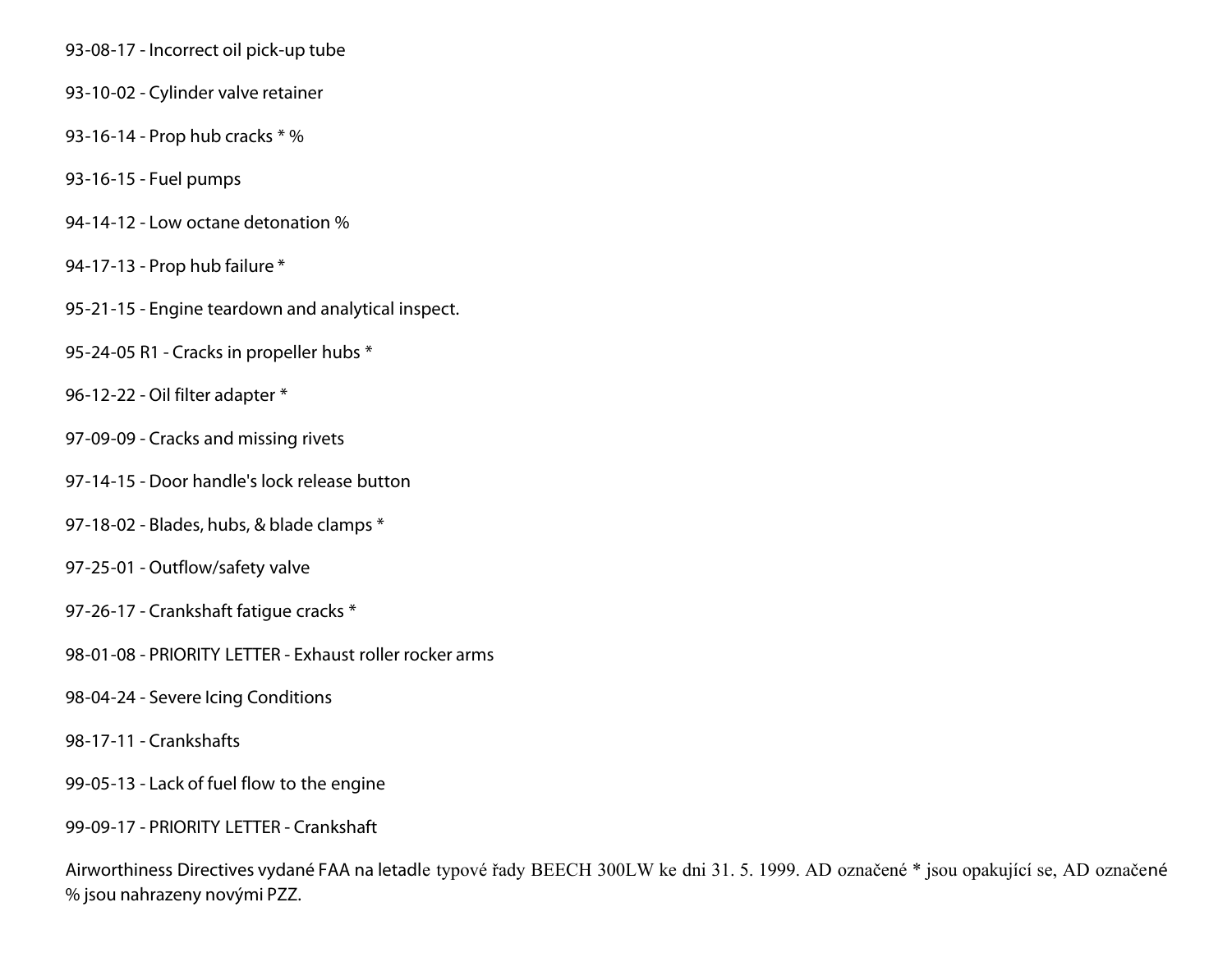## **Airframe, Beech, 300LW - 2 ADs. Engine, Pratt & Whitney, PT6A-60A - 5 ADs. Propeller, Hartzell, HC-B4 - 15 ADs.**

\* = Recurring AD %=Superceded AD

72-08-04 - Blade cracks

- 74-14-01 Blade inspection for cracks
- 75-11-04 Power turbine shaft housing \*
- 77-12-06 Prop blade \*
- 78-12-04 Oil transfer tube assembly
- 78-17-07 Bypass valve diaphragm
- 83-08-01 R1 Propeller attach bolt failures
- 85-14-10 R2 Blade clamp assemblies \*
- 87-15-04 Propellers
- 87-15-05 R1 Prop mid-blade fail \*
- 89-22-14 Aileron
- 91-12-10 Wing spar attachment
- 93-01-09 Blade cracks \* %
- 93-09-04 Prop hub arm cracks \*
- 93-12-01 Hub arm fatigue cracks \*
- 94-03-11 Fatigue cracks
- 94-17-13 Prop hub failure \*
- 95-01-02 Fatigue cracks \*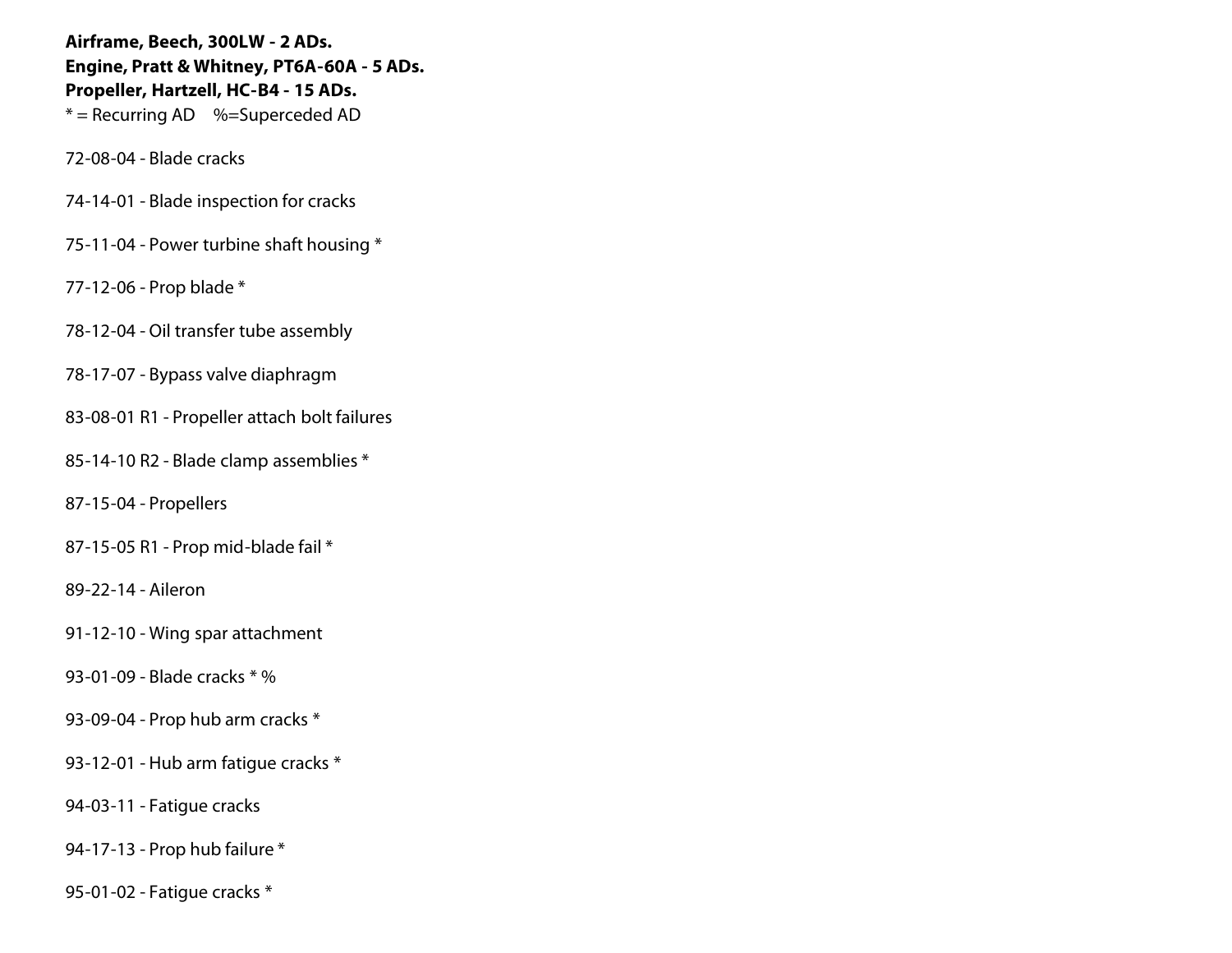95-03-03 - Hub arm cracks \*

96-18-14 - Hub replacement

97-04-12 - Compressor BOV reidentification

Airworthiness Directives vydané FAA na letadle typové řady BEECH B300 ke dni 31. 5. 1999. AD označené \* jsou opakující se, AD označené % jsou nahrazeny novými PZZ.

**Airframe, Beech, B300 - 17 ADs. Engine, Pratt & Whitney, PT6A-60A - 5 ADs. Propeller, Hartzell, HC-B4 - 15 ADs.**

\* = Recurring AD %=Superceded AD

72-08-04 - Blade cracks

- 74-14-01 Blade inspection for cracks
- 75-11-04 Power turbine shaft housing \*
- 77-12-06 Prop blade \*
- 78-12-04 Oil transfer tube assembly
- 78-17-07 Bypass valve diaphragm
- 83-08-01 R1 Propeller attach bolt failures
- 85-14-10 R2 Blade clamp assemblies \*
- 87-15-04 Propellers
- 87-15-05 R1 Prop mid-blade fail \*
- 89-22-14 Aileron
- 91-20-14 R1 Performance charts
- 92-06-11 Erroneous attitude information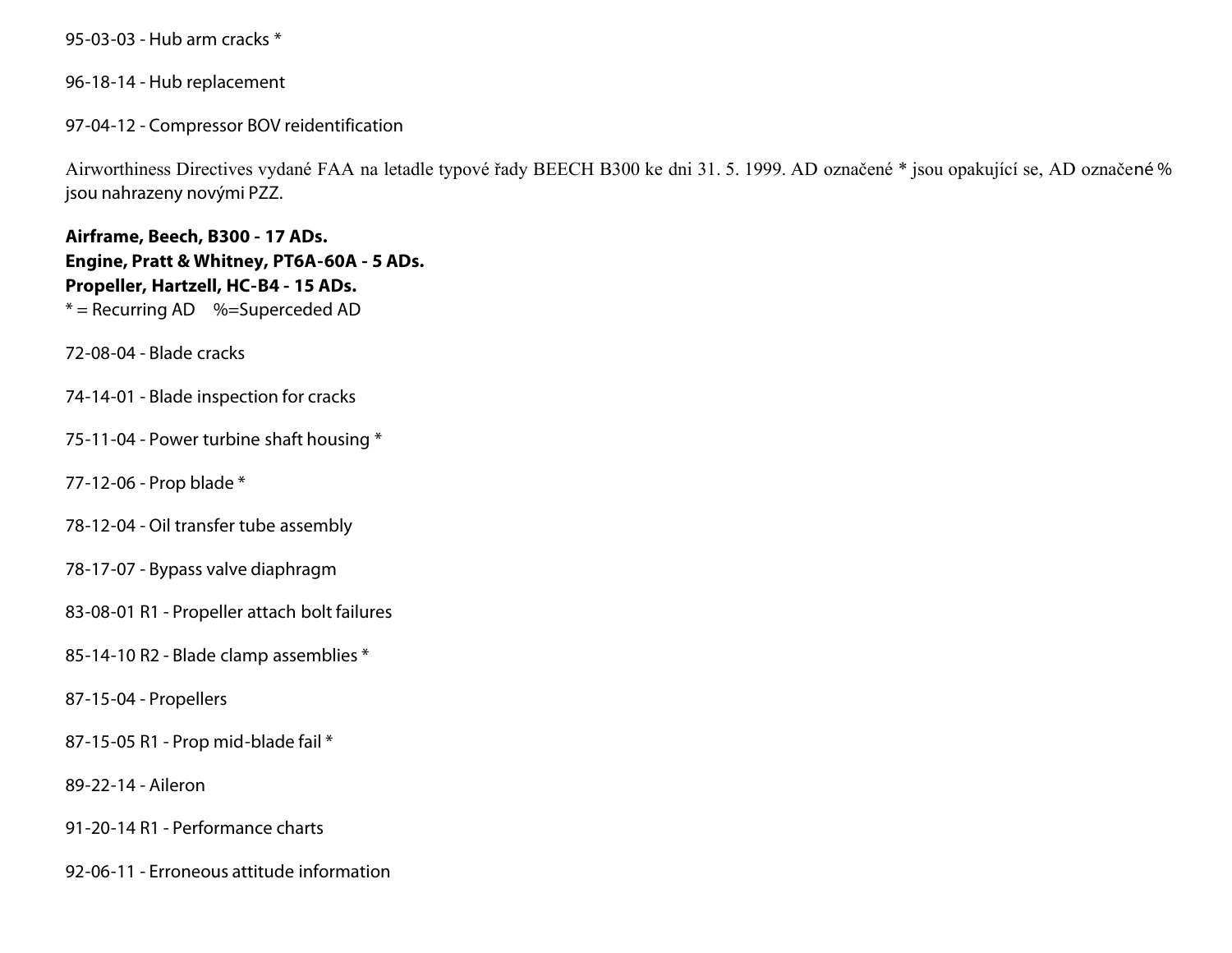92-15-01 - Fail. of truss/firewall bolts

- 93-01-09 Blade cracks \* %
- 93-01-20 Aft cowling door
- 93-09-04 Prop hub arm cracks \*
- 93-12-01 Hub arm fatigue cracks \*
- 93-25-07 Fuselage stringers \*
- 94-01-01 Seat base cracks
- 94-03-11 Fatigue cracks
- 94-17-13 Prop hub failure \*
- 95-01-02 Fatigue cracks \*
- 95-03-03 Hub arm cracks \*
- 96-17-10 Outflow/safety valves %
- 96-18-14 Hub replacement
- 97-04-12 Compressor BOV reidentification
- 97-23-17 Inspection of tubing
- 97-25-01 Outflow/safety valve
- 97-25-03 AFM Limitations Section
- 98-04-24 Severe Icing Conditions
- 98-15-13 Rubber fuel hose
- 98-21-35 MLG actuator clevis assembly
- 99-02-16 Jamming of the elevator trim tab actuator